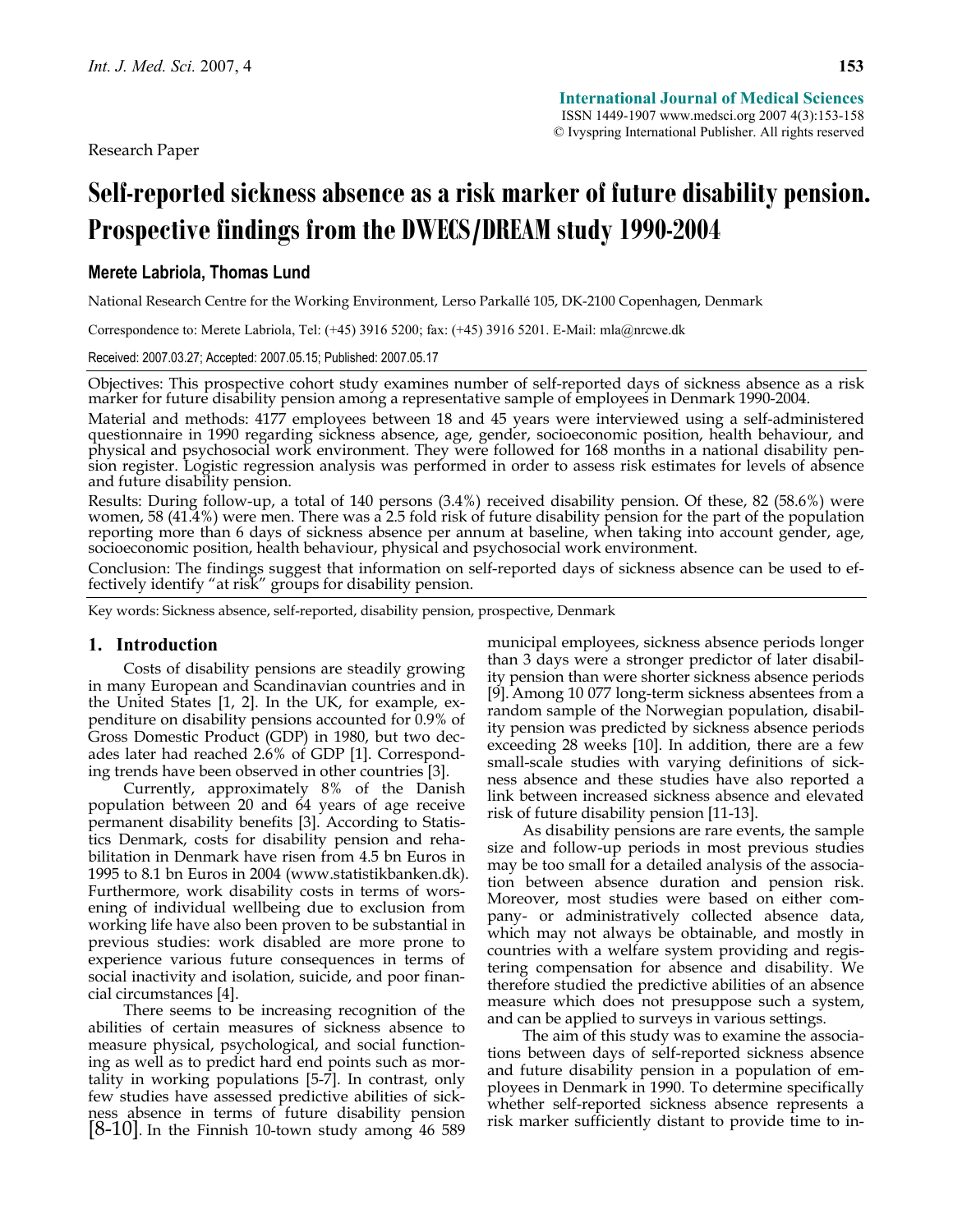tervene and potentially prevent early disability pension, we performed analysis for 4174 employees between 18 and 45 years of age at study entry.

# **2. Methods**

The study is based upon the database DWECS/DREAM [14]; a merger between the Danish Work Environment Cohort Study (DWECS) and the national register on social transfer payments (DREAM). DREAM is a register based on data from the Danish Ministry of Employment, the Ministry of Social Affairs and the Ministry of Education. DWECS was conducted in 1990, and featured a random sample drawn from the Central Population Register of Denmark of 9653 people aged 18-59. Of these, 8664 participated in the survey (response rate 90%). Of these, 5940 were employees, meaning they had been employed for at least two months prior to baseline interview. They were interviewed using a self-administered questionnaire regarding sickness absence during the 12 months prior to interview, and the covariates age, gender, socioeconomic position, health behavior and work environment exposures.

Growing numbers of younger disability pension recipients are a particular problem as they may be beneficiaries for decades: An upper cut-off point of 45 years of ages was chosen to ensure a study population considerably younger than the official retirement age, and to ensure a maximum age of 59 during follow-up: Alternative labour market exit options in terms of voluntary early retirement is available from age 60 on the Danish labour market. A total of 4177 respondents were between 18 and 45 years of age. They were followed for 168 months in DREAM, which contains information on all social transfer payments for all citizens in Denmark since mid 1991, including granted disability pension. The type of social transfer payment is reported per week for each person. DREAM includes approximately 3.4 million people and is updated every three months. The weekly information on transfer payments is registered if a person has received any kind of transfer payment for more than one day. It is possible to register only one type of transfer payments in any given week, and if more are obtained, the system will in those cases overwrite the codes when the information is updated. Disability pension though, always has the higher priority.

In the present study we have analysed the determinants measured using the baseline DWECS questionnaire and disability pension data derived from DREAM among the 4177 persons categorized as 18-45 year old employees at baseline.

# **Outcome**

A disability pension case was defined from onset of receiving disability pension according to DREAM. During the three-year wash-out period from 1991 through 1993, a total of 3 persons where either disability pensioned, emigrated or died. They were excluded from the study, as they were no longer under risk of disability pension in the follow-up period from 1994 through 2004. This left a total of 4174 employees aged 18-45 in 1990 to be under risk for disability pension from 1994 to 2004. These 4174 employees constitute the basis of analysis in this study. To eliminate confounding attributable to sickness absence periods immediately prior to disability pension, the follow-up period for disability pension started 36 months after the assessment period of sickness absence. Hence disability pension cases were identified from 1 January 1994 to 31 December 2004. The 168-month follow-up thus consists of a 36-month wash-out period and a 132-month follow-up of disability pension cases. The study design is shown in Figure 1.



**Figure 1**. Self-reported sickness absence and future disability pension 1990-2004. Study design.

# **Self-reported sickness absence**

Sickness absence was measured using one question: 'How many workdays in total have you been sickness absent within the last 12 months?' The variable was divided into quartiles Q1 to Q4. As 35% of the study population reported 0 days of sickness absence per annum, it was not possible to create quartiles of equal size: Q1 included the part of the population with least (0) absence (35% of the population), Q2 included 17% of the population, Q3 23%, and Q4 consisted of the 25% with most absence (see Table 1).

# **Potential confounders**

Age, gender and socioeconomic position

The study includes data on gender and baseline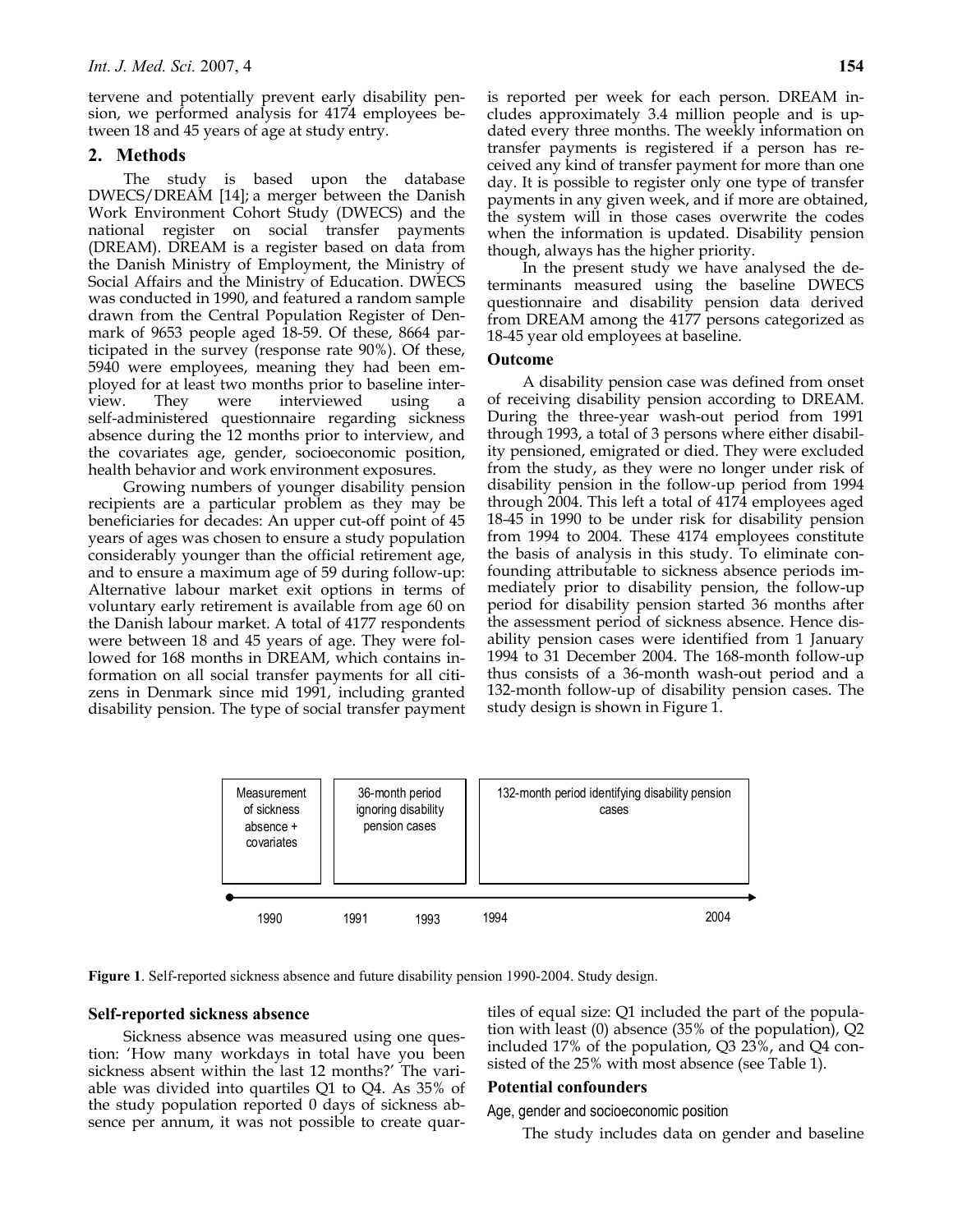age of the individual employee. Based on employment grade, job title, and education respondents were classified into five socio economic position groups; I: executive managers and/or academics, II: middle managers and/or 3-4 years of further education, III: other white collar workers, IV: skilled blue-collar workers, and V: semi-skilled or unskilled workers.

### Health behaviour

Smoking status was divided into three categories: current smokers, previous smokers and never-smokers.

Body Mass Index (BMI) was calculated by dividing weight in kilograms with squared height in meters and categorized according to the standardized classification of the National Institutes of Health using four categories: underweight (<18.5), normal (18.5-24.9), overweight (25-29.9), and obesity (>30).

#### Work environment exposures

Physical exposures at work were measured by 4 questions on how much of the time the respondent: had physically strenuous work; worked with arms lifted above the shoulders; lifted burdens heavier than 20 kilograms; or worked in a standing or squatting position. The six response options ranged from 'never' to 'almost all the time'. In the analyses the 4 items were dichotomised with 'never' and 'almost never' as one answer category and the remaining four options as the second answer category.

Psychosocial exposures at work were measured by using 18 items combined into five scales: skill discretion, decision authority, social support, job demands and conflict at work. The five scales were dichotomized around the 75% quartiles. Scale characteristics are described elsewhere [15].

# **Analysis**

Logistic regression methods were used to analyse the associations between the risk factors and the outcome variable. The analysis was performed in three stages: initially, analysis was performed to establish the association between days of sickness absence in 1990 and disability pension during follow-up. This first step was controlled for age, gender and socioeconomic position. The second step included the variables measuring health behaviour. The third and final step introduced the psychosocial and physical work environment variables. The Cochran-Armitage trend test was performed in order to test if a gradual increase in sickness absence was associated with increase in risk of disability pension. The SAS procedure PROC GENMOD (SAS version 9.1) was used to perform the logistic regression analyses.

### **3. Results**

During follow-up, a total of 140 persons (3.4%) received disability pension. Of these, 82 (58.6%) were women, 58 (41.4%) were men. There was an excess risk of future disability pension for the quartile of the population with most absence (more than 6 days per annum) compared to those with no absence, when taking into account gender, age and socioeconomic position. There was no significant effect of gender, whereas there was a significant increase in risk with increasing age. People in socioeconomic positions III, IV and V all had significantly higher risk of future disability pension than those in socioeconomic position (table 1, model I).

The introduction of health behaviour variables into the model did not alter the results of model I. The OR for more than 6 days of absence per annum decreased from 2.77 to 2.68, and remained significant. There was an increased risk of disability pension for people who were smokers at baseline, whereas there was no effect of BMI (table 1, model II).

Introducing the work environment variables explained part of the gradient in disability pension risk between socioeconomic positions. Risk in socioeconomic position V decreased from OR 3.74 to OR 2.76, and the excess risk in socioeconomic position IV was no longer significant. After adjusting for age, gender, socioeconomic position, and physical and psychosocial work environment exposures, the quartile of the employees reporting most absence from work, more than 6 days per annum, had a significantly increased risk of future disability pension ( $OR = 2.51$ ). Age, socioeconomic position, smoking and high physical demands in work remained significant independent predictors of future disability pension (table 1, model III).

More women than men had sickness absence exceeding 6 days per annum, and more women than men received disability pension during follow-up. The association between <6 days of sickness absence per annum and disability pension was significant for both genders, but was stronger among men (OR=3.13) than among women (OR=2.19) (Table 2).

Additional analysis treating days of sickness absence during 1990 as a continuous variable showed a clear trend of increase in disability pension risk with increase in absence days/yr. A 10-day increase in absence days per annum (scale score ranging from 0-220 days/yr) yielded an increase in disability pension risk of approximately 35% (Cochran-Armitage trend test p<0.0001), also when taking into account various confounders (Table 3).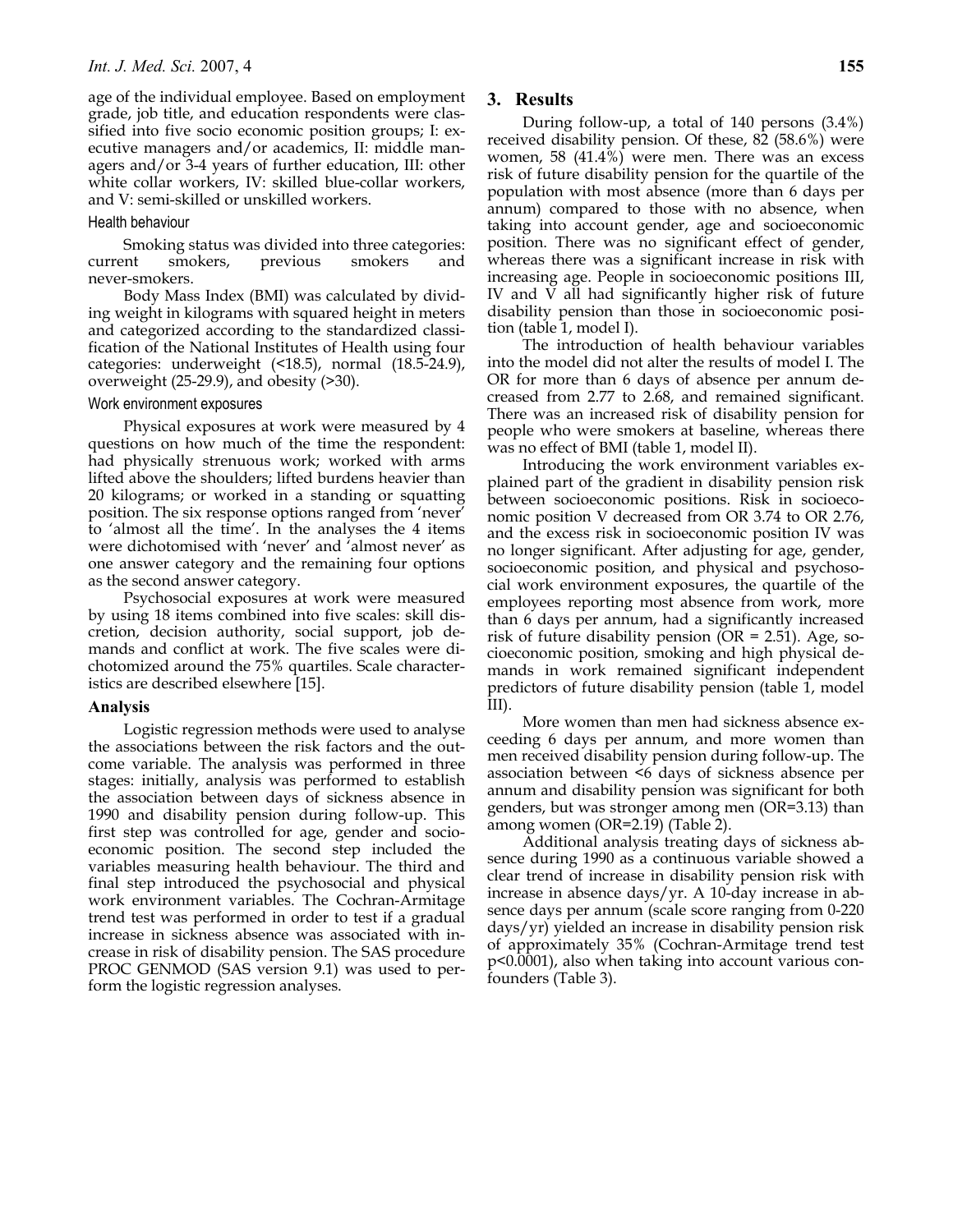| Table 1 Odds ratios and 95% CI's for determinants in 1990 for disability pension in 1994-2004 among 4174 employees |  |  |
|--------------------------------------------------------------------------------------------------------------------|--|--|
|--------------------------------------------------------------------------------------------------------------------|--|--|

|                         |                |                  |           |                         | Model I  |               |      |           | Model II      |          | Model III |               |           |  |
|-------------------------|----------------|------------------|-----------|-------------------------|----------|---------------|------|-----------|---------------|----------|-----------|---------------|-----------|--|
| <b>Risk factor</b>      |                | Level            | ${\bf N}$ | Cases                   | OR       | 95% CI        | P    | <b>OR</b> | 95% CI        | P        | <b>OR</b> | 95% CI        | ${\bf P}$ |  |
| Days of absence/yr      | Q4             | $>6$             | 1026      | 58                      | 2.77     | 1.77-4.33     | 0.00 | 2.68      | 1.70-4.24     | $0.00\,$ | 2.51      | 1.58-3.99     | $0.00\,$  |  |
|                         | Q <sub>3</sub> | $3-6$            | 980       | 33                      | 1.58     | $0.96 - 2.61$ | 0.07 | 1.58      | $0.95 - 2.63$ | 0.08     | 1.49      | 0.89-2.49     | 0.12      |  |
|                         | Q2             | $1-2$            | 719       | 15                      | 1.10     | $0.59 - 2.05$ | 0.77 | 1.14      | $0.61 - 2.14$ | 0.68     | 1.13      | $0.60 - 2.14$ | $0.70\,$  |  |
|                         | Q1             | $\boldsymbol{0}$ | 1449      | $34\,$                  | $1.00\,$ |               |      | 1.00      |               |          | $1.00\,$  |               |           |  |
| Gender                  |                | Female           | 2003      | 82                      | 1.35     | $0.92 - 1.98$ | 0.12 | 1.42      | $0.95 - 2.13$ | 0.09     | 1.48      | 0.98-2.24     | 0.06      |  |
|                         |                | Male             | 2171      | 58                      | $1.00\,$ |               |      | 1.00      |               |          | $1.00\,$  |               |           |  |
| Age                     |                | $40 - 45$        | 1024      | 64                      | 4.88     | 3.02-7.88     | 0.00 | 5.05      | 3.09-8.24     | 0.00     | 5.41      | 3.30-8.86     | 0.00      |  |
|                         |                | 30-39            | 1596      | 50                      | 2.10     | 1.28-3.45     | 0.00 | 2.13      | 1.29-3.51     | 0.00     | 2.17      | 1.31-3.59     | 0.00      |  |
|                         |                | 18-29            | 1554      | $26\,$                  | $1.00\,$ |               |      | 1.00      |               |          | 1.00      |               |           |  |
| Socioeconomic position  |                | $\mathbf V$      | 940       | 41                      | 4.13     | 1.72-9.93     | 0.00 | 3.74      | 1.54-9.08     | 0.00     | 2.76      | 1.09-6.98     | $0.03\,$  |  |
|                         |                | IV               | 439       | 13                      | 3.24     | 1.20-8.73     | 0.02 | 3.13      | 1.16-8.47     | 0.02     | 2.31      | $0.82 - 6.50$ | 0.11      |  |
|                         |                | $\rm III$        | 1472      | 56                      | 3.08     | 1.30-7.30     | 0.01 | 2.95      | 1.24-7.03     | 0.01     | 2.41      | 1.00-5.83     | $0.05\,$  |  |
|                         |                | $\rm II$         | 789       | 21                      | 1.93     | 0.76-4.90     | 0.17 | 1.74      | 0.68-4.47     | 0.25     | 1.52      | 0.59-3.91     | 0.39      |  |
|                         |                | $\mathbf I$      | 492       | 6                       | 1.00     |               |      | 1.00      |               |          | 1.00      |               |           |  |
| Smoking                 |                | Yes              | 1925      | 89                      |          |               |      | 1.66      | 1.10-2.49     | 0.02     | 1.61      | 1.07-2.43     | 0.02      |  |
|                         |                | Former           | 686       | 14                      |          |               |      | 0.71      | $0.38 - 1.35$ | 0.30     | 0.71      | 0.38-1.34     | 0.29      |  |
|                         |                | Never            | 1563      | $37\,$                  |          |               |      | 1.00      |               |          | 1.00      |               |           |  |
| BMI                     |                | <18.5            | 151       | 6                       |          |               |      | 1.15      | 0.49-2.74     | 0.75     | 1.17      | 0.49-2.79     | 0.73      |  |
|                         |                | >30              | 159       | $\overline{\mathbf{4}}$ |          |               |      | 0.54      | $0.19 - 1.51$ | 0.24     | 0.58      | $0.21 - 1.63$ | 0.30      |  |
|                         |                | 25-30            | 838       | 30                      |          |               |      | 1.03      | $0.66 - 1.61$ | 0.90     | 1.02      | $0.65 - 1.60$ | 0.93      |  |
|                         |                | 18.5-25          | 3007      | 98                      |          |               |      | 1.00      |               |          | 1.00      |               |           |  |
| Decision authority      |                | Low              | 1040      | 45                      |          |               |      |           |               |          | 1.14      | $0.77 - 1.71$ | 0.51      |  |
|                         |                | High             | 3134      | 95                      |          |               |      |           |               |          | 1.00      |               |           |  |
| Skill decision          |                | Low              | 1003      | 45                      |          |               |      |           |               |          | 1.24      | $0.82 - 1.86$ | 0.30      |  |
|                         |                | High             | 3171      | 95                      |          |               |      |           |               |          | $1.00\,$  |               |           |  |
| Social support          |                | Low              | 1034      | 33                      |          |               |      |           |               |          | 0.73      | $0.48 - 1.12$ | $0.15\,$  |  |
|                         |                | High             | 3140      | 107                     |          |               |      |           |               |          | 1.00      |               |           |  |
| Conflicts at work       |                | High             | 860       | 34                      |          |               |      |           |               |          | 1.20      | 0.78-1.84     | 0.41      |  |
|                         |                | Low              | 3314      | 106                     |          |               |      |           |               |          | 1.00      |               |           |  |
| Psychological demands   |                | High             | 1029      | 33                      |          |               |      |           |               |          | 0.90      | 0.59-1.38     | 0.62      |  |
|                         |                | Low              | 3145      | 107                     |          |               |      |           |               |          | 1.00      |               |           |  |
| Physical demands        |                | High             | 655       | 41                      |          |               |      |           |               |          | 1.88      | 1.20-2.95     | $0.01\,$  |  |
|                         |                | Low              | 3518      | 99                      |          |               |      |           |               |          | 1.00      |               |           |  |
| Work with arms lifted   |                | Yes              | 651       | 29                      |          |               |      |           |               |          | 0.96      | $0.60 - 1.54$ | $0.87\,$  |  |
|                         |                | no               | 3518      | 111                     |          |               |      |           |               |          | 1.00      |               |           |  |
| Work standing/squatting |                | Yes              | 756       | 38                      |          |               |      |           |               |          | 1.29      | $0.81 - 2.04$ | 0.28      |  |
|                         |                | $\rm No$         | 3413      | 102                     |          |               |      |           |               |          | 1.00      |               |           |  |
| Lift $> 20$ kg          |                | Yes              | $701\,$   | 36                      |          |               |      |           |               |          | 1.08      | $0.67 - 1.73$ | 0.76      |  |
|                         |                | No               | 3470      | 104                     |          |               |      |           |               |          | 1.00      |               |           |  |

**Table 2** Odds ratios and 95% CI's for levels of sickness absence in 1990 for disability pension in 1994-2004 among 2003 female and 2171 male employees. Adjusted for age, socioeconomic position, health behaviour and work environment.

|                         |    |       | Model III, women |       |          |               |      |     | Model III, men |      |               |      |  |  |  |
|-------------------------|----|-------|------------------|-------|----------|---------------|------|-----|----------------|------|---------------|------|--|--|--|
| <b>Risk factor</b>      |    | Level | N                | Cases | OR       | 95% CI        |      | N   | Cases          | OR   | 95% CI        | D    |  |  |  |
| Days of ab-<br>sence/yr | Q4 | >6    | 579              | 35    | 2.19     | 1.19-4.03     | 0.01 | 447 | 23             | 3.13 | 1.51-6.51     | 0.00 |  |  |  |
|                         | Q3 | $3-6$ | 472              | 17    | 1.24     | $0.62 - 2.48$ | 0.54 | 508 | 16             | 1.96 | $0.90 - 4.29$ | 0.09 |  |  |  |
|                         | Q2 | $1-2$ | 332              | 10    | 1.19     | $0.53 - 2.65$ | 0.68 | 387 | C              | 1.14 | 0.39-3.29     | 0.81 |  |  |  |
|                         | Q1 |       | 620              | 20    | $1.00\,$ |               |      | 829 | 14             | 1.00 |               |      |  |  |  |

**Table 3** Odds ratios and 95% CI's per 10-day increase in days of sickness absence in 1990 for disability pension in 1994-2004 among 4174 employees. Model I adjusted for age, gender, socioeconomic position. Model II further adjusted for health behaviour. Model III further adjusted for work environment.

|                                          |      | Model I   |      |      | <b>Model II</b> |      | Model III          |           |      |
|------------------------------------------|------|-----------|------|------|-----------------|------|--------------------|-----------|------|
| <b>Risk factor</b>                       | OR   | 95% C     |      | OR   | 95%<br>$\sim$   |      | OR                 | 95% CI    |      |
| y increase in absence/yr<br>$\pm 0$ -dav | 1.35 | 1.18-1.54 | 0.00 | 1.34 | $.18 - 1.54$    | 0.00 | 1.34<br>$\sim$ $-$ | 1.16-1.54 | 0.00 |

# **4. Discussion**

We found that the quartile of the employees reporting most sickness absence (more than 6 days per annum) to have a risk of future disability pension 2.51 times higher than those reporting no sickness absence, taking into account the effects of age, gender, socioeconomic position, health behaviour, physical and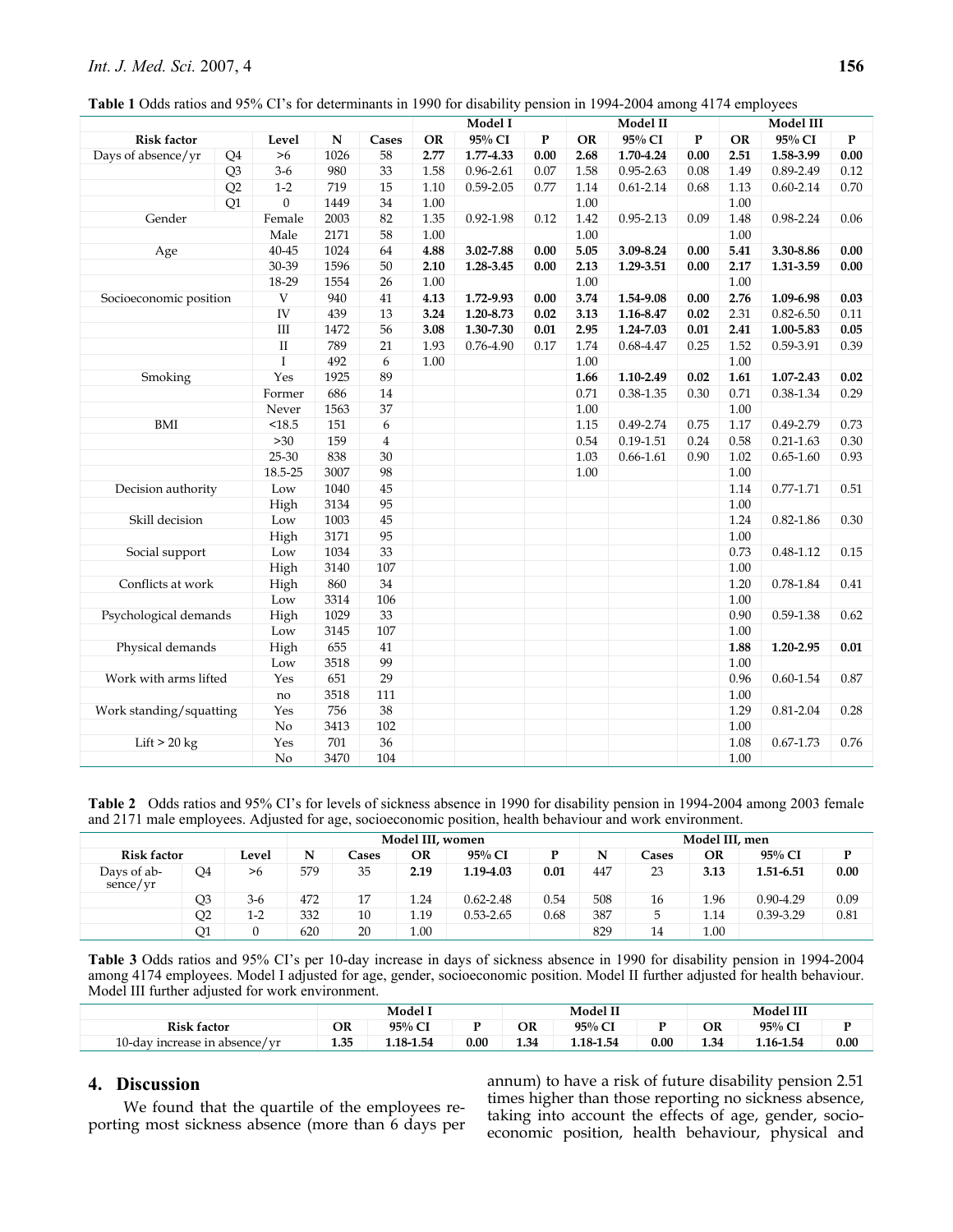#### psychosocial work environment.

#### **Comparison with other studies**

Sickness absence can be viewed as an integrated measure of physical, psychosocial, and social function and wellbeing [5-7]. As such, sickness absence levels can reflect an increased risk of developing poor physical, psychosocial, or social health, which over time can lead to permanent work disability. In the few studies on sickness absence and future disability, most study populations are relatively homogeneous with regards to jobs and occupations: The Finnish 10-town study was performed among municipal employees [9], another among blue collar workers in Poland [11], and thus more homogeneous also with regard to work environment exposures than the working population in general. This will reduce exposure contrast and reduce the generalizability of the results, and the findings may therefore not apply to the general population.

The present study and the study by Gjesdal and Bratberg [10] are to our knowledge the only two studies on a random sample of the working population.

Disability pensions are rare events, therefore sample size in some previous studies may be too small or a detailed analysis of the association between sickness absence and pension risk. For example, in Borg et al. the study population consisted of 213 individuals. Also due to the low incidence of disability pensioning, the follow-up period is of importance [13]. In the present study the availability of prospective data covering a 14-year period provided sufficient disability pension information for these analyses.

#### **Methodological issues**

The DWECS/DREAM study provides data from a large representative sample of the Danish working population. Further, selection bias is minimized from the sampling procedure, due to a 90% response rate. However, a source of error could be that non-responders may have had a different work environment or health from those who replied: If we assume non-responders to have poorer health and more sickness absence than responders, this would underestimate the strength of the association between sickness absence and disability pension found in this study. The design utilizes a 36 month wash-out period, thereby avoiding that the disability pension period began immediately after the sickness absence assessment period. Thereby sickness absence does not run directly into a disability pension, which could otherwise seriously inflate observed associations.

Reforms of the Danish disability pension schemes have been performed during the study period in order to restrict access to permanent disability pension. This could imply that the strength of the association between absence and disability pension could vary during the follow-up period: Sickness absence would probably be stronger associated with a disability pension case occurring in the latter part of the follow-up period, than would be the case for a disability pension case occurring in the beginning of the follow-up period.

Most previous studies on disability were based on information on sickness absence from either company- or administratively collected absence data. We used self-reported data on sickness absence which, in contrast to company- or administrative data, is not based on a workplace- or community based infrastructure

Only a few studies have been conducted on the quality of sickness absence measurements used in occupational research [16-22], and based on these studies it seems that self-reported sickness absence data and employer recordings are equally useful when the recall period is under two months. By using employer records, the problem of recall bias is eliminated. Nevertheless, any systematic recording of non-illness related absence as well as sickness absence in the lower occupational grade, or under-recording in the higher occupational grades may introduce another source of bias.

In relation to our study the basic retrospective measure of frequency was used 'How many workdays in total have you been sickness absent within the last 12 months?' According to the majority of the found studies, the recall period is too long, and the possibility of a systematic over- or underestimation of sickness absence is present, most probably a systematic underestimation [18]. However, the question of recall time is an issue when assessing "true" levels of sickness absence. It does not affect the predictive abilities of the self-reported item on sickness absence as a marker of future disability pensioning.

#### **5. Conclusion**

The findings of in the present study indicate that the number of self-reported sickness absence days can be used as a risk marker of future disability pension, and may provide useful information for policy makers, case managing authorities, employers, and physicians responsible for interventions aiming at reducing permanent work disability.

### **Conflict of interest**

The authors have declared that no conflict of interest exists.

# **References**

- 1. OECD. Transforming disability into ability: Policies to promote work and income security for disabled people. Paris: OECD Publication Offices, 2003.
- 2. Holzmann R, Hinz R. Old age income support in the 21st century: An international perspective on pension systems and reform. Washington: The World Bank, 2005.
- 3. Stattin M. Retirement on grounds of ill health. Occup Environ Med 2005;62:135-40.
- 4. Vingård E, Alexanderson K, Norlund A. Consequences of being on sick leave. Scand J Public Health 2004;32(suppl 63):207-215.
- 5. Kivimäki M, Head J, Ferrie JE, Shipley MJ, Vahtera J, Marmot MG. Sickness absence as a global measure of health: evidence from mortality in the Whitehall II prospective cohort study. BMJ 2003;327:364.
- 6. Marmot M, Feeney A, Shipley M, North F, Syme SL. Sickness absence as a measure of health status and functioning: from the UK Whitehall II study. J Epidemiol Community Health